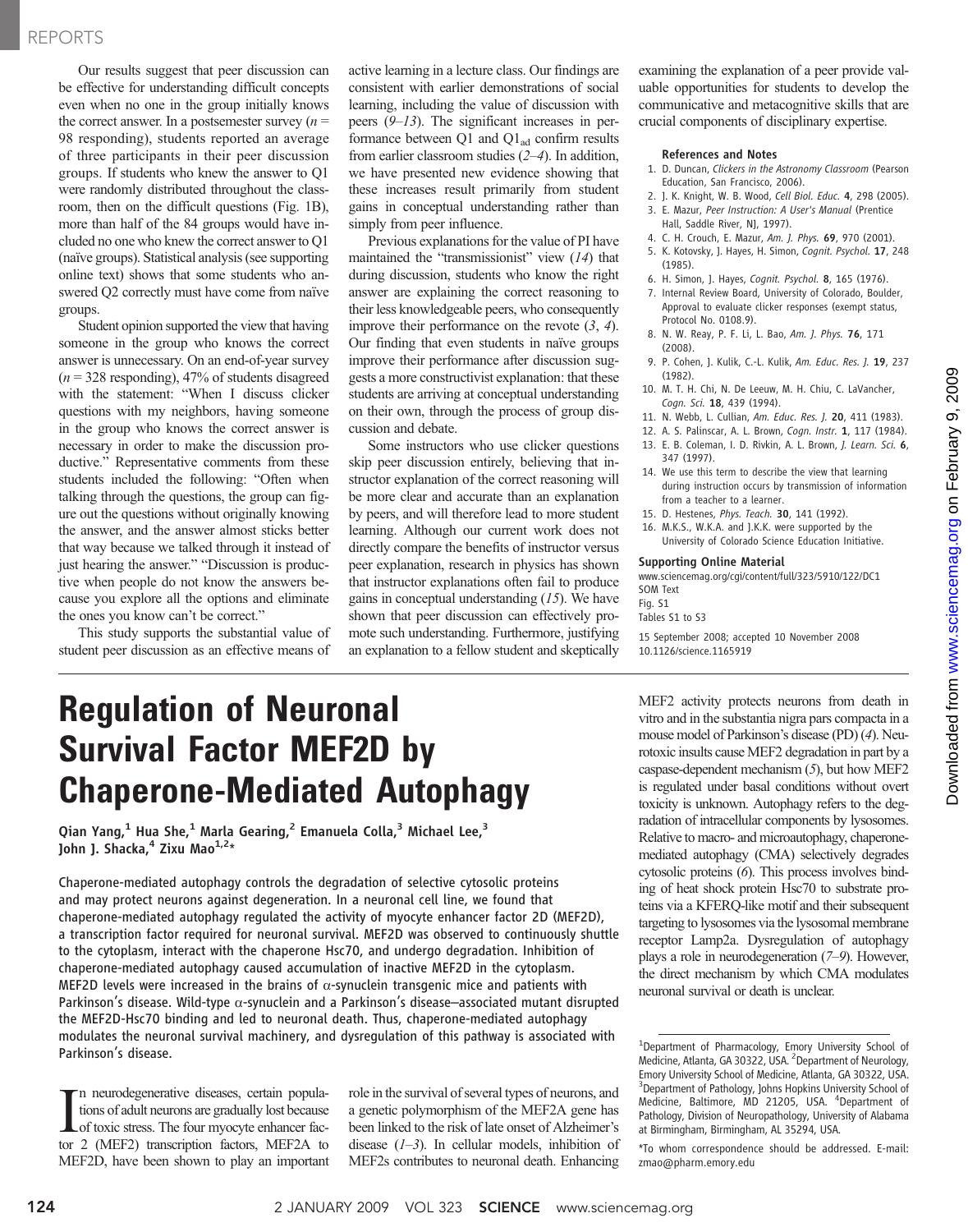Because the level of MEF2 protein is critical to neuronal survival  $(5)$ , we investigated the role of autophagy in the degradation of MEF2D protein by blocking lysosomal proteolysis with ammonium chloride (NH4Cl) in a mouse midbrain dopaminergic progenitor cell line, SN4741 (10). NH4Cl caused a dose-dependent increase in the level of MEF2D (Fig. 1A). Exposing primary cortical and cerebellar granule neurons to NH4Cl also resulted in accumulation of MEF2D (fig. S1). In mice lacking the lysosomal hydrolase cathepsin D (11), MEF2D levels were increased in the substantia nigra and cortex (Fig. 1B and fig. S1). Thus, the lysosomal system controls MEF2D levels in neurons. The SN4741 neuronal cell line is useful for studying the neuronal stress response (12) and so was used as the primary model for the rest of the study.

Lysosomes regulate substrate proteins in the cytoplasmic compartment (6), but MEF2D has been reported only in the neuronal nucleus (6). Our findings suggested translocation of MEF2D to the cytoplasm for direct modulation by autophagy. To test this idea, we fractionated SN4741 cells and found a fraction of MEF2D present in the cytoplasm (Fig. 1C) under normal conditions. Leptomycin B (LMB), a specific inhibitor of receptor CRM-1–dependent nuclear export, reduced the level of cytoplasmic MEF2D while concomitantly increasing nuclear MEF2D (Fig.

1C). Inhibition of lysosomal function consistently reduced nuclear MEF2D but caused its concurrent accumulation in the cytoplasm (Fig. 1D). LMB attenuated the NH4Cl-induced accumulation of MEF2D in the cytoplasm (Fig. 1E), which suggests that MEF2D is constantly exported to the cytoplasm under basal conditions for lysosomal degradation. To study the degradation of MEF2D by autophagy, we activated CMA by serum removal (13, 14), which led to a marked reduction in MEF2D levels and metabolically labeled MEF2D (Fig. 1F and fig. S2A). No change was detected in the levels of mef2d transcript after serum withdrawal (fig. S2B). Similarly, when CMA was stimulated with 6-aminonicotinamide (6-AN) (15), MEF2D levels were reduced (Fig. 1G). In contrast, the macroautophagy inhibitor 3-methyladenine had only a small effect on MEF2D levels (fig. S3) (16). Thus, our results support CMA as the major mode of autophagy that controls MEF2D degradation.

The CMA pathway involves two key regulators, Hsc70 and Lamp2a. Reducing the level of Hsc70 by overexpression of antisense RNA in SN4741 cells increased MEF2D levels (Fig. 2A). To probe the interaction between MEF2D and Hsc70, we incubated N- and C-terminal fragments of purified GST-MEF2D (glutathione S-transferase fused to MEF2D) with cellular lysates and then performed immunoblotting to detect bound Hsc70.



Fig. 1. Degradation of MEF2D by an autophagy pathway. (A) Inhibition of MEF2D degradation by blocking autophagy. NH<sub>4</sub>Cl causes MEF2D accumulation in SN4741 cells. (B) Increased MEF2D immunoreactivity in substantia nigra in brains of cathepsin D–deficient (CDKO) versus wild-type (WT) mice. Green, tyrosine hydroxylase; red, MEF2D; blue,  $4^{\prime}$ ,6<sup> $-$ </sup>diamidino-2-phenylindole. Scale bar, 10  $\mu$ m. (C) Translocation of MEF2D to the cytoplasm. LMB (50 ng/ml) caused accumulation of MEF2D in the nucleus  $(n = 4$  independent experiments). (D) Increased cytoplasmic MEF2D induced by NH<sub>4</sub>Cl accompanies the reduction of nuclear MEF2D ( $n = 3$ ). (E) Reduction of NH<sub>4</sub>Cl-induced accumulation of MEF2D in the cytoplasm by LMB ( $n = 3$ , \*P < 0.05). (F) Degradation of cytoplasmic MEF2D by serum deprivation ( $n = 3$ ). (G) Effect of CMA on MEF2D degradation. Levels of cytoplasmic MEF2D from SN4741 cells treated with 6-AN (5 mM, 24 hours) were determined by immunoblotting  $(n = 4)$ .

Hsc70 interacted with GST-MEF2D (amino acid residues 1 to 86; MEF2D 1-86), but not with the C terminus (residues 87 to 507) of MEF2D or with GST alone (Fig. 2B). Reducing Lamp2a protein by overexpression of antisense RNA also increased MEF2D levels (Fig. 2C). Conversely, overexpression of Lamp2a markedly reduced MEF2D levels (Fig. 2D). To show that lysosomes directly regulate MEF2D, we performed lysosomal binding and uptake assays. Purified lysosomes isolated from rat liver  $(13)$  readily took up purified CMA substrate ribonuclease A (fig. S4), confirming the integrity of our lysosomal preparations. GST-MEF2D fragments were incubated with lysosomes and detected by anti-GST immunoblotting. MEF2D 1-86 readily bound to lysosomes (Fig. 2E). For uptake studies, we incubated lysosomes and substrates in the presence of hydrolase inhibitors, digested proteins outside of lysosomes with proteinase K, and showed that MEF2D 1-86 was present inside lysosomes (Fig. 2E).

Hsc70 interacts with a conserved KFERQlike motif in substrate proteins (17). Analysis of the N terminus of MEF2D revealed the presence of several imperfect CMA recognition sequences (fig. S5). We tested whether they may serve as Hsc70 interacting sequences by incubating purified GST-Hsc70 with cellular lysates containing overexpressed Flag-MEF2D. Mutation of these motifs individually did not disrupt the binding between MEF2D and GST-Hsc70, as exemplified by mutant QR10-11 (fig. S5). Deletion of the 18 amino acids expanding several overlapping motifs (Flag-MEF2D $\triangle$ N18) abolished its binding to GST-Hsc70 (Fig. 2F) or to endogenous Hsc70  $(Fig. 2G)$ . Moreover, MEF2D $\Delta$ N18 was poorly taken up by lysosomes (Fig. 2H), and its level was not significantly reduced by serum deprivation (Fig. 2I). Thus, multiple motifs at the MEF2D N terminus mediate its interaction with Hsc70 and degradation by CMA.

We determined the effect of  $\alpha$ -synuclein, itself a CMA substrate and PD risk factor (18, 19), on MEF2D in SN4741 cells. Both wild-type and disease-causing mutant  $\alpha$ -synuclein (Ala<sup>53</sup>  $\rightarrow$ Thr, A53T) attenuated degradation of MEF2D that had been induced by serum deprivation and 6-NA (Fig. 3A and fig. S6A). Furthermore, overexpression of wild-type  $\alpha$ -synuclein or the A53T mutant reduced the interaction of endogenous MEF2D and GST-Hsc70 in a pull-down assay (Fig. 3B) and the binding of Flag-MEF2D to endogenous Hsc70 in coprecipitation experiments (fig. S6B). Increasing the level of wildtype or A53T a-synuclein inhibited the uptake of MEF2D by lysosomes (Fig. 3C). Moreover, cytoplasmic MEF2D levels in the cortex of A53T  $\alpha$ -synuclein transgenic mice (20) were significantly higher than in wild-type control mice (Fig. 3D). MEF2D levels were significantly higher in the brains of PD patients than in controls (Fig. 3E) with a substantial portion of MEF2D in neuronal cytoplasm, correlating with high levels of  $\alpha$ -synuclein in the brains of PD patients (fig. S7).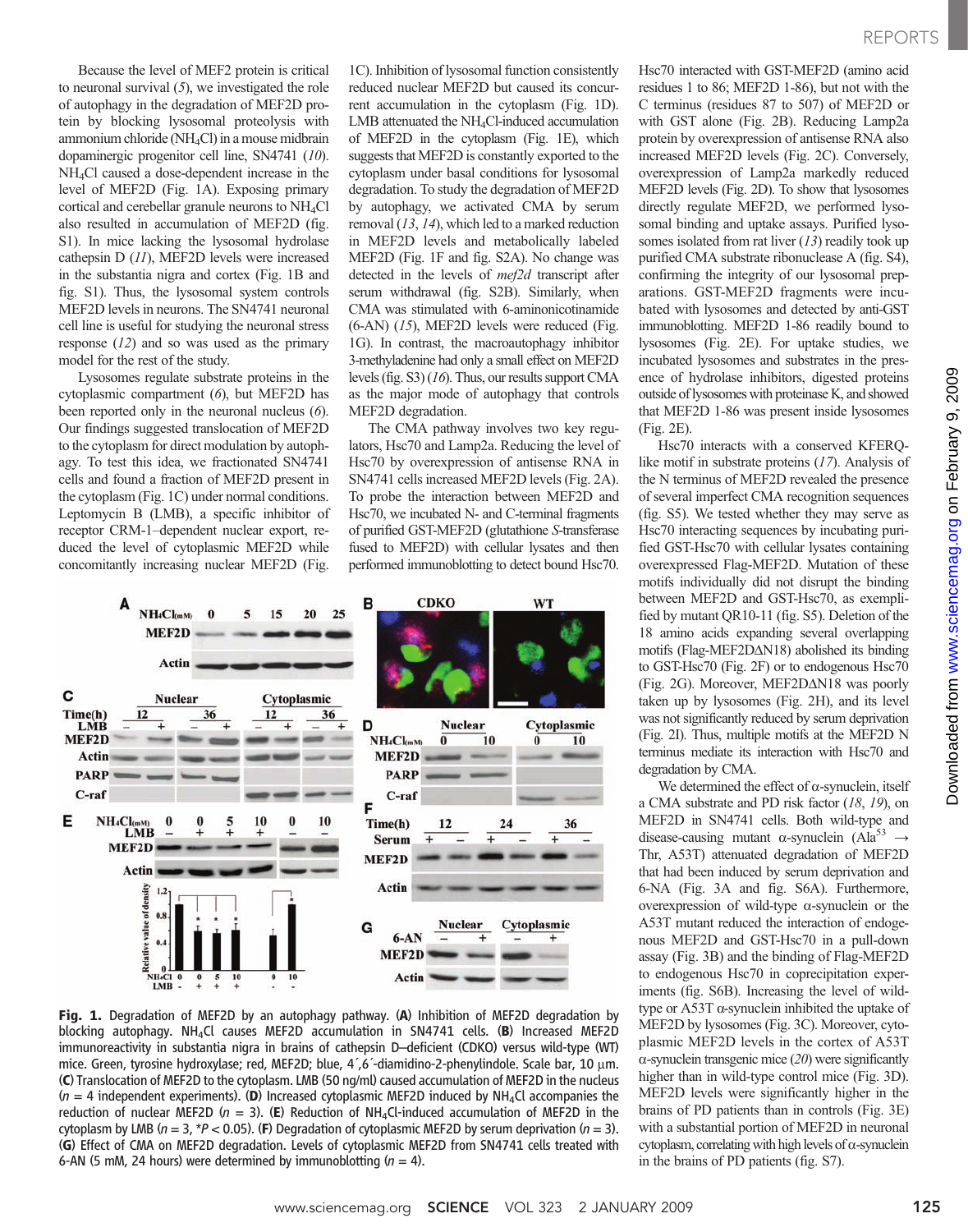To assess whether the accumulated MEF2D is functional, we determined MEF2D DNA binding activity by electrophoretic mobility shift assay (EMSA). For this study, we treated cells with NH4Cl, confirmed the increase of MEF2D (fig. S8A), and incubated lysates with a labeled MEF2 DNA probe. MEF2D in the control cell lysates bound specifically to the DNA probe. The accumulated MEF2D in NH4Cl-treated samples or

Fig. 2. Interactions of MEF2D with key CMA regulators. (A) Effect of reducing Hsc70 on MEF2D. The level of cytoplasmic MEF2D in SN4741 cells was determined after transfection of control plasmid or plasmid encoding antisense Hsc70 (36 hours) ( $n = 3$ ,  $*P < 0.05$ ). (B) Interaction of Nterminal MEF2D with Hsc70. GST pull-down assay was carried out by incubating GST or GST-MEF2D fragments with cell lysates. Bound Hsc70 was detected by immunoblotting. (C) Effect of reducing Lamp2a on MEF2D. The experiments were carried out as described in (A) with plasmid encoding antisense Lamp2a ( $n = 4$ ;  $*P < 0.05$ ,  $**P < 0.01$ ). (D) Effect of increasing Lamp2a on MEF2D. The experiment was carried out as described in (C) with plasmid encoding Lamp2a ( $n = 3$ , \*\* $P < 0.01$ ). HA, hemagglutinin. (E) Lysosomal binding and uptake of MEF2D. The presence of purified GST-MEF2D fusion proteins was determined after incubation with purified lysosomes by anti-GST immunoblotting (right panel shows the positions of GST-MEF2D proteins by Coomassie stain;  $n = 4$ ). (**F** and G) Effect of deleting the N-terminal 18 amino acid residues on MEF2D binding to Hsc70. Wild-type and mutated ( $\triangle N18$ ) MEF2D expressed in HEK293 cells was detected by GST-Hsc70 pull-down assay  $(n = 3)$  (F) or by coimmunoprecipitation (G). (H) Uptake of MEF2D $\triangle$ N18 by lysosomes. The assay was carried out as described in (E) with the use of lysates containing overexpressed MEF2D. (I) Degradation of MEF2DAN18 by serum deprivaresulting from a reduction of Hsc70 bound to the DNA probe at a far lower rate than did controls (Fig. 4A and fig. S8B). Phosphatase treatment did not affect MEF2D DNA binding (fig. S8, B and C) (21). NH4Cl markedly reduced MEF2 dependent reporter activity in SN4741 cells (fig. S9). To test whether maintaining MEF2D in the nucleus might preserve its function, we showed that the nuclear level of MEF2D-VP16, a fusion

protein lacking the putative nuclear export signals at the C terminus of MEF2D (22), was not significantly altered by 6-AN (Fig. 4B). NH<sub>4</sub>Cl repressed endogenous MEF2D- or Flag-MEF2D– dependent but not MEF2D-VP16–induced reporter activity (Fig. 4B). MEF2D-VP16–attenuated NH4Cl induced death of SN4741 cells (fig. S9). Similar to NH<sub>4</sub>Cl,  $\alpha$ -synuclein also inhibited MEF2D function (Fig. 4C) and caused a 40% loss



tion. SN4741 cells transfected with indicated plasmids were assayed as described in Fig. 1F ( $n = 3$ , \*P < 0.05).



Fig. 3. Effect of  $\alpha$ -synuclein on CMA-mediated degradation of MEF2D. (A) Inhibition of CMA-mediated degradation of MEF2D by  $\alpha$ -synuclein. SN4741 cells transfected with indicated plasmids were assayed as described in Fig. 2I  $(n= 4; *P < 0.05, **P < 0.01)$ . (B) Inhibition of binding of endogenous MEF2D to GST-Hsc70 by  $\alpha$ -synuclein. The experiments were carried out as described in Fig. 2F after expression of  $\alpha$ -synuclein in SN4741 cells  $(n = 3)$ . (C) Inhibition of lysosomal uptake of MEF2D by a-synuclein. Lysates of

HEK293 cells transfected with indicated plasmids were tested in lysosomal uptake assay as described in Fig. 2E  $(n = 3)$ . (D) MEF2D levels in the cortex of A53T  $\alpha$ -synuclein transgenic mice (A53T) were compared to that of wild-type nontransgenic mice (Con) ( $n = 3$ ,  $*P < 0.05$ ). (E) MEF2D levels determined by immunohistochemistry in striatum of control (Con) and Parkinson's disease (PD) patients (scale bar, 50  $\mu$ m). Graph depicts the relative levels of staining in cases tested.

2  $\Omega$ 

Con A53T

Con A53T